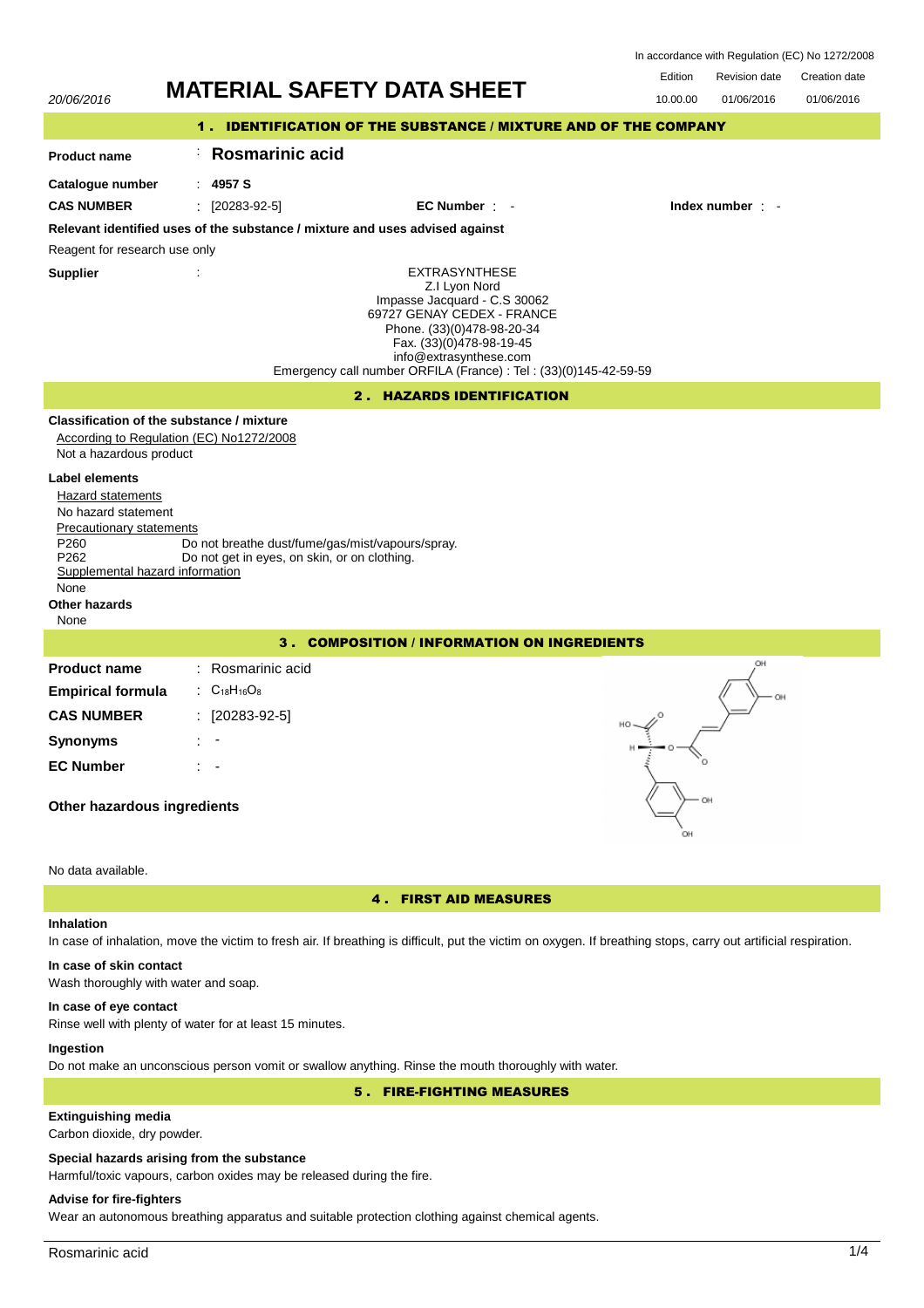#### 6 . ACCIDENTAL RELEASE MEASURES

#### **Personal precautions**

Use personal protective equipment. Evacuate the personnel from the contaminated zone. Ensure adequate ventilation.

#### **Environnemental precautions**

Keeping away from drains, surface and ground waters.

#### **Methods and materials for containment and cleaning up**

Clean up without creating dust and place in adapted and sealed containers for elimination. Wash the contaminated aera with water and soap. Confine washing water and dispose of it complying with the local regulations. After cleaning, quickly eliminate traces of water with a product absorbing liquids (for example : sand, sawdust, universal binder, Kieselguhr).

## 7 . HANDLING AND STORAGE

## **Precautions for safe handling**

Avoid formation of dust. Avoid contact with skin and eyes. During handling, wear suitable personal protective equipment (see section 8). Follow the normal measures for preventive fire protection.

## **Specific handling**

Use in a dark place.

## **Specific end use(s)**

No data available

#### **Conditions for safe storage, including any incompatibilities**

Store in a cool well-ventilated place. Keep container tightly closed in a dry place away from light.

Store at <+8°C

## 8 . EXPOSURE CONTROL/PERSONAL PROTECTION

## **Respiratory protection**

Wear imperatively an appropriated mask/respirator, tested and approved by standards such as NIOSH (US) or CEN (EU).

#### **Hand protection**

Handle with protective gloves. The selected gloves have to satisfy the specifications of EU Directive 89/686/EEC and the standard EN 374 derived from it.

## **Eye protection**

Wear safety glasses.

## **Skin protection**

Wear suitable protective clothing according to the quantity and the level of activity of the substance at the workplace.

# 9 . PHYSICAL AND CHEMICAL PROPERTIES **Information on basic physical and chemical properties** Color Physical state : Powder : White to beige coloured Solubility in  $\qquad \qquad$ : Boiling water (Soluble) : Ethyl alcohol (Soluble) pH : No data available. Partition coefficient: n-octanol/water No data available. Auto-ignition temperature **intervalse and the Contract Contract Auto-** : No data available. Decomposition temperature  $\blacksquare$  No data available. Viscosity : No data available. Melting point : 167-176°C Initial boiling point **interval** boiling point **in the set of the set of the set of the set of the set of the set of the set of the set of the set of the set of the set of the set of the set of the set of the set of the se** Flash point : 254 °C **Other information**

#### No data available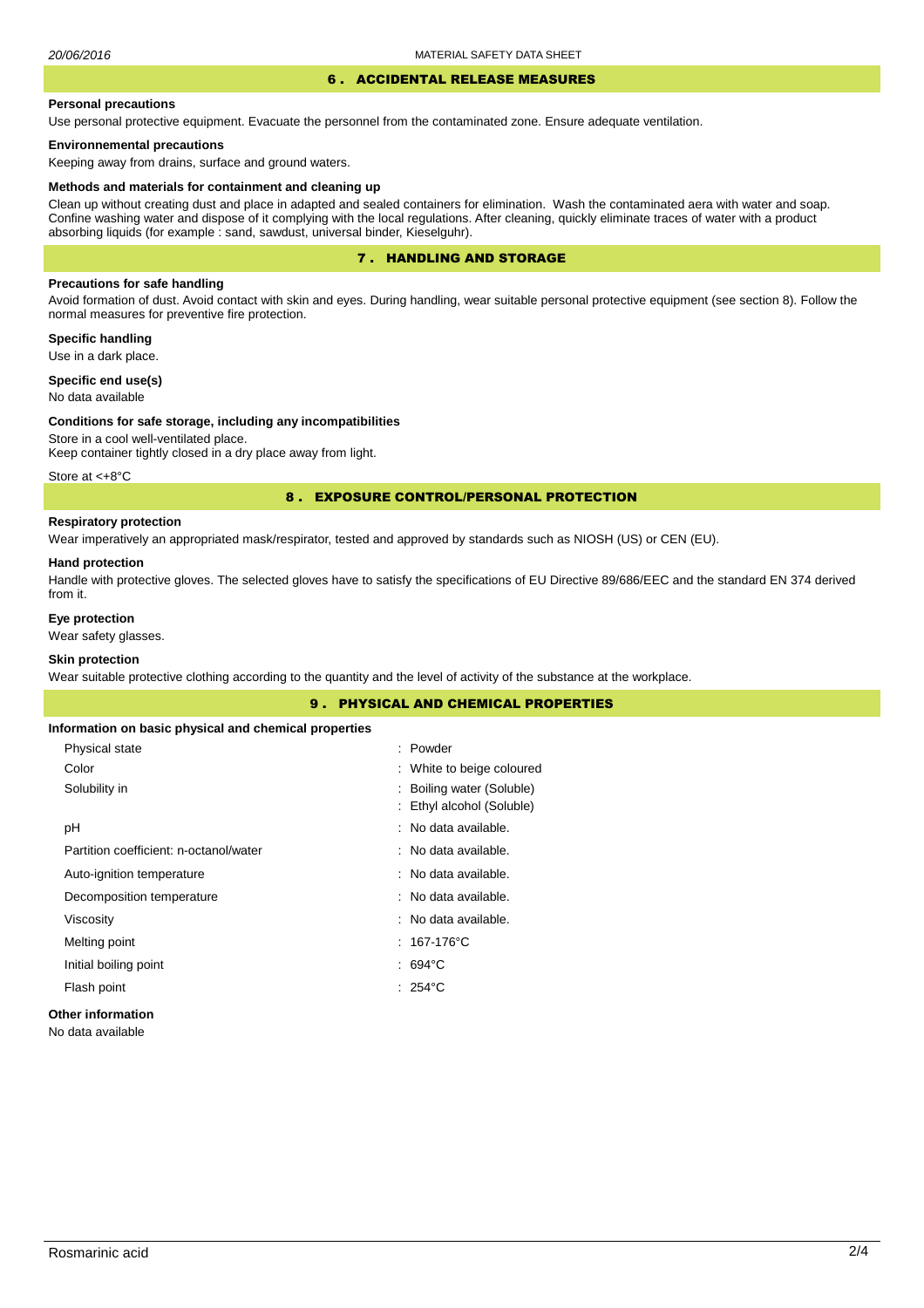#### 10 . STABILITY AND REACTIVITY

#### **Reactivity**

No data available.

## **Chemical stability**

Stable under recommanded storage conditions.

#### **Possibility of hazardous reactions**

No hazardous reactions during storage and handling complying with the instructions.

**Conditions to avoid**

No data available.

**Incompatible materials**

No data available.

## **Hazardous decomposition products**

No hazardous decomposition products if the instructions for handling and storage are respected. During high overheating of the substance or during a fire, hazardous decomposition products may be produced.

## 11 . TOXICOLOGICAL INFORMATION

## **Acute oral toxicity**

No data available.

## **Acute dermal toxicity**

No data available.

#### **Acute inhalation toxicity**

No data available.

## **Skin Corrosion**

No data available.

#### **Skin Irritation**

No data available.

## **Serious Eye Damage**

No data available.

## **Eye Irritation**

No data available.

## **Respiratory Sensitisation**

No data available.

#### **Skin Sensitisation**

No data available.

## **Germ Cell Mutagenicity**

No data available.

## **Carcinogenictiy**

No data available.

## **Reproductive Toxicity**

No data available.

## **Specific Target Organ Toxicity - Single Exposure**

No data available.

## **Specific Target Organ Toxicity - Repeated Exposure**

No data available.

#### **Aspiration Hazard**

No data available.